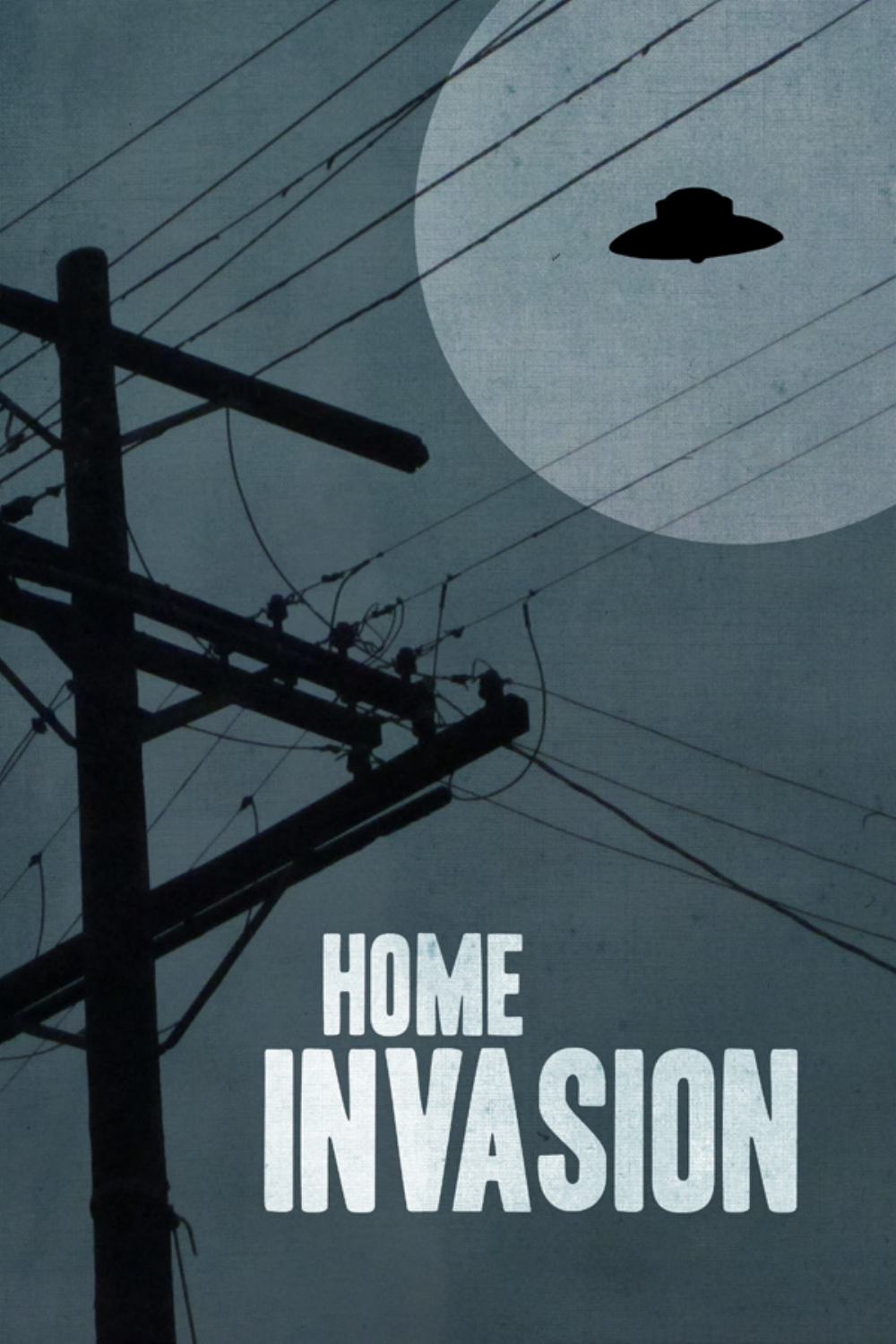# JM12 HOME INVASION

#### **CREDITS**

Written by Jason Morningstar

Edited by Steve Segedy

Cover art by Jason Morningstar

### BOILERPLATE

This Playset is an accessory for the *Fiasco* role-playing game by Bully Pulpit Games.

This Playset is copyright 2012 by Jason Morningstar. *Fiasco* is copyright 2009 by Jason Morningstar. All rights are reserved.

For more information about *Fiasco* or to download other Playsets and materials, visit [www.bullypulpitgames.com](http://www.bullypulpitgames.com).

If you'd like to create your own Playset or other *Fiasco*-related content, we'd like to help. Write us at [info@bullypulpitgames.com.](mailto:info%40bullypulpitgames.com?subject=)



"When you play, play *hard*." - Theodore Roosevelt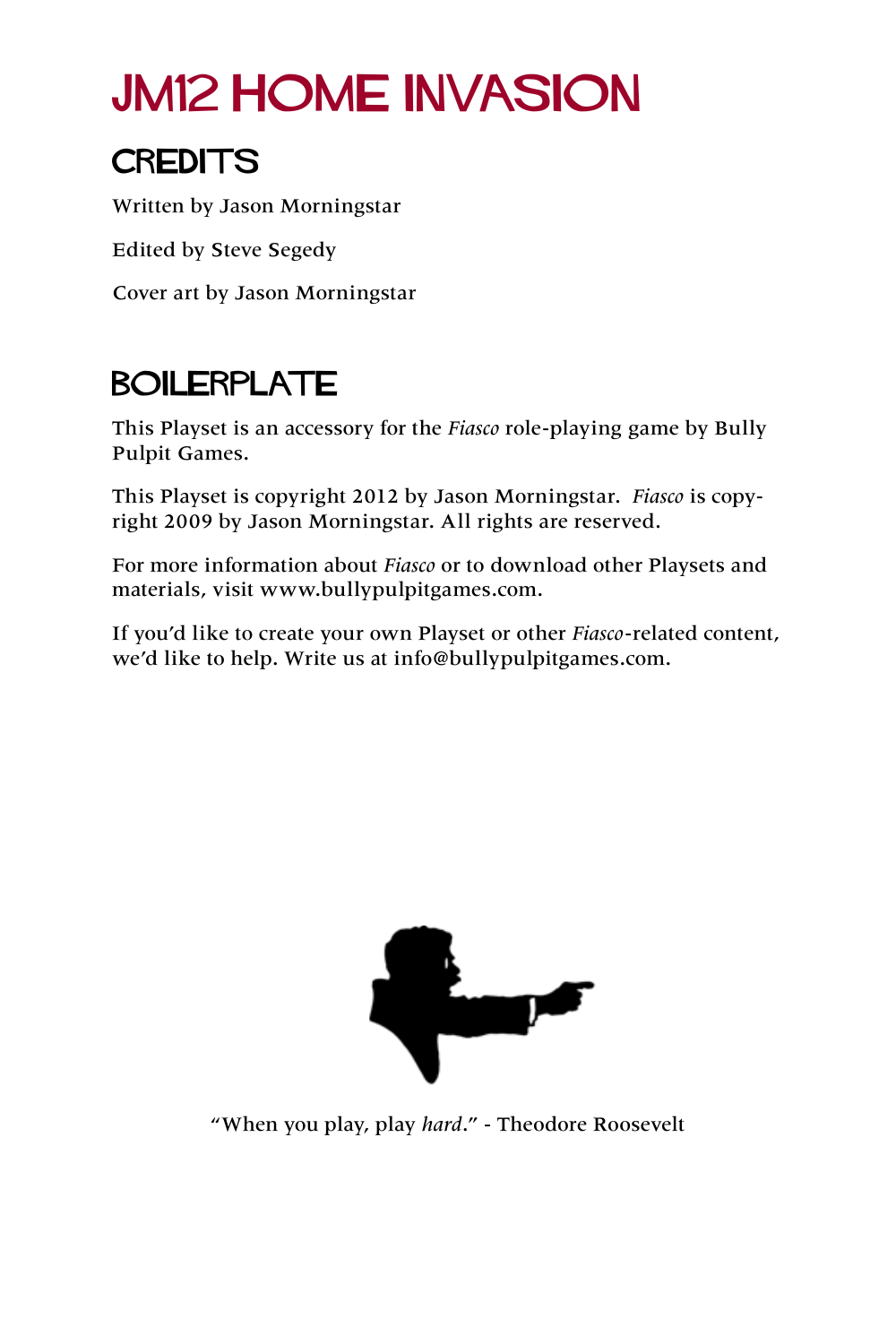# THE SCORE

## "WE LOVE POPPLETON TERRACE"

It's a nice middle class neighborhood with a nice mix of professional families and a nice, powerful homeowners association. Good people who get involved and know their neighbors. People who aren't afraid to tell you that the shade of blue you are painting your house is not *exactly* allowed by the association covenant.

But lately things have been unsettled around Poppleton Terrace property values are falling, crime is rising, long-time residents have been less than receptive to the suggestions of the standards committee, and now new people are moving in.

People who are not like us. *At all.*

## MOVIE NIGHT

*Invasion of the Body Snatchers, The Burbs, Neighbors, Weeds (TV), The Invaders (TV), Donnie Darko, American Beauty, The Twilight Zone (TV; see episodes The Shelter, The Monsters are Due on Maple Street)*

## FURTHER FIASCOS

*Home Invasion* shares a number of locations with other playsets, making it a lovely candidate for multi-session play. *Tales from Suburbia,* in the Fiasco book, is one. Sharp-eyed playset enthusiasts will note others.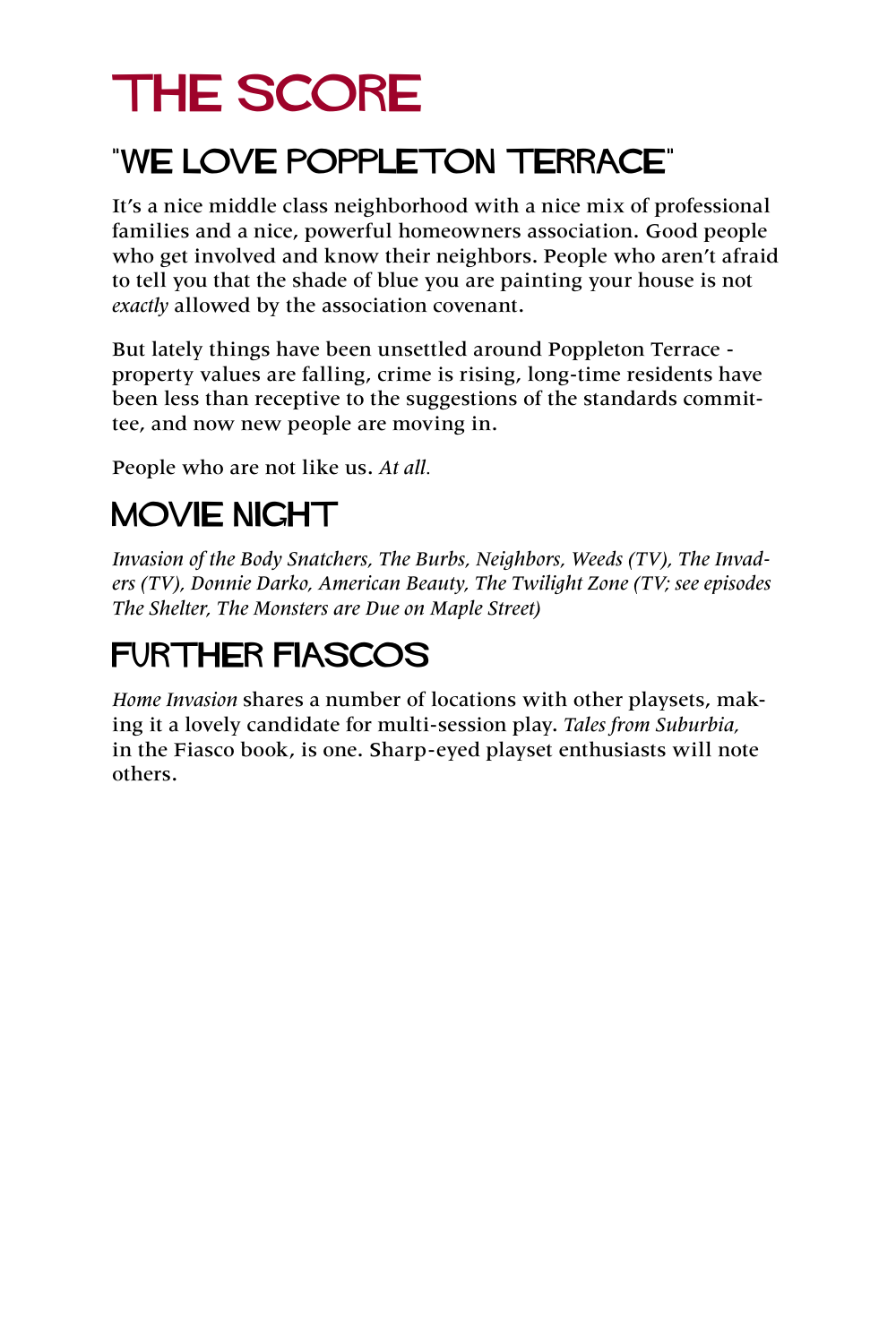# relationships...

### 1 HOMEOWNERS ASSOCIATION

- $\lceil \cdot \rceil$  President and Vice President
- $\Gamma$  Treasurer and thief
- $\overline{3}$  Co-authors of the revised garbage policy
- $\therefore$  Standards committee chair and the neighbor with no standards
- $\mathbb{E}$  "We're honestly trying to work this out like two adults"
- **11 Secretary and former Secretary**

#### 2 SHARING

- $\lceil \cdot \rceil$  ...a deep friendship
- $\Gamma$  ...a heavy burden
- $\ddot{\cdot}$  ... a sexually-transmitted disease
- $\boxed{\therefore}$  ...forbidden fruit
- $\mathbb{E}$  ... gossip over the fence
- **1** …mutual suspicions

#### 3 THE PLAN

- $\lceil \cdot \rceil$  Leader and loyal right hand
- $\Gamma$  Recruiter and likely prospect
- $\cdot$  Leader and minion
- $\boxed{\therefore}$  Minion and accidental observer
- $\mathbb{E}$  Outsiders who want in
- **1**: Minions who want out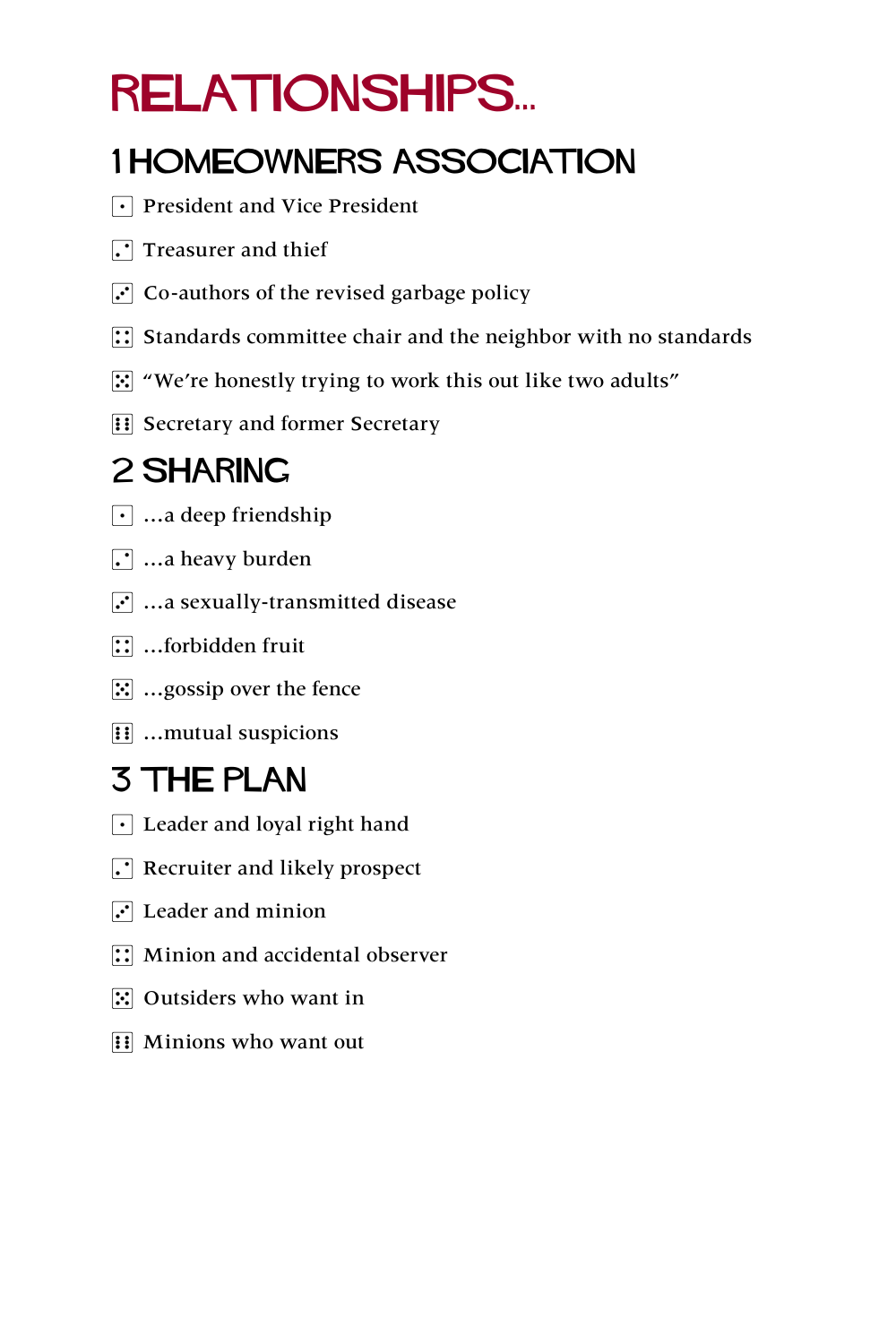#### 4 BUSINESS

- $\lceil \cdot \rceil$  Home business partners
- $\Gamma$  Professional rivals
- $\ddot{\cdot}$  Service worker and customer
- **::** Secretly unemployed
- $\mathbb{E}$  Professional and client
- **E**: Co-workers

#### 5 NEIGHBORS

- $\lceil \cdot \rceil$  …that are basically strangers
- $\boxed{\cdot}$  …at war
- $\ddot{\cdot}$  ...with a mutual problem
- $\boxed{\therefore}$  ... and friends!
- $\boxed{5}$  ...but not for long
- **11** ...one private, the other nosy

#### 6 FAMILY

- $\lceil \cdot \rceil$  Caregiver and invalid
- $\Gamma$  Parent and child
- $\overline{3}$  "When you are friends with Chris Nasser, you are family!"
- $\boxed{\therefore}$  Golden child and black sheep
- $\boxed{5}$  "Our therapist suggested this arrangement"
- **1** Husband and husband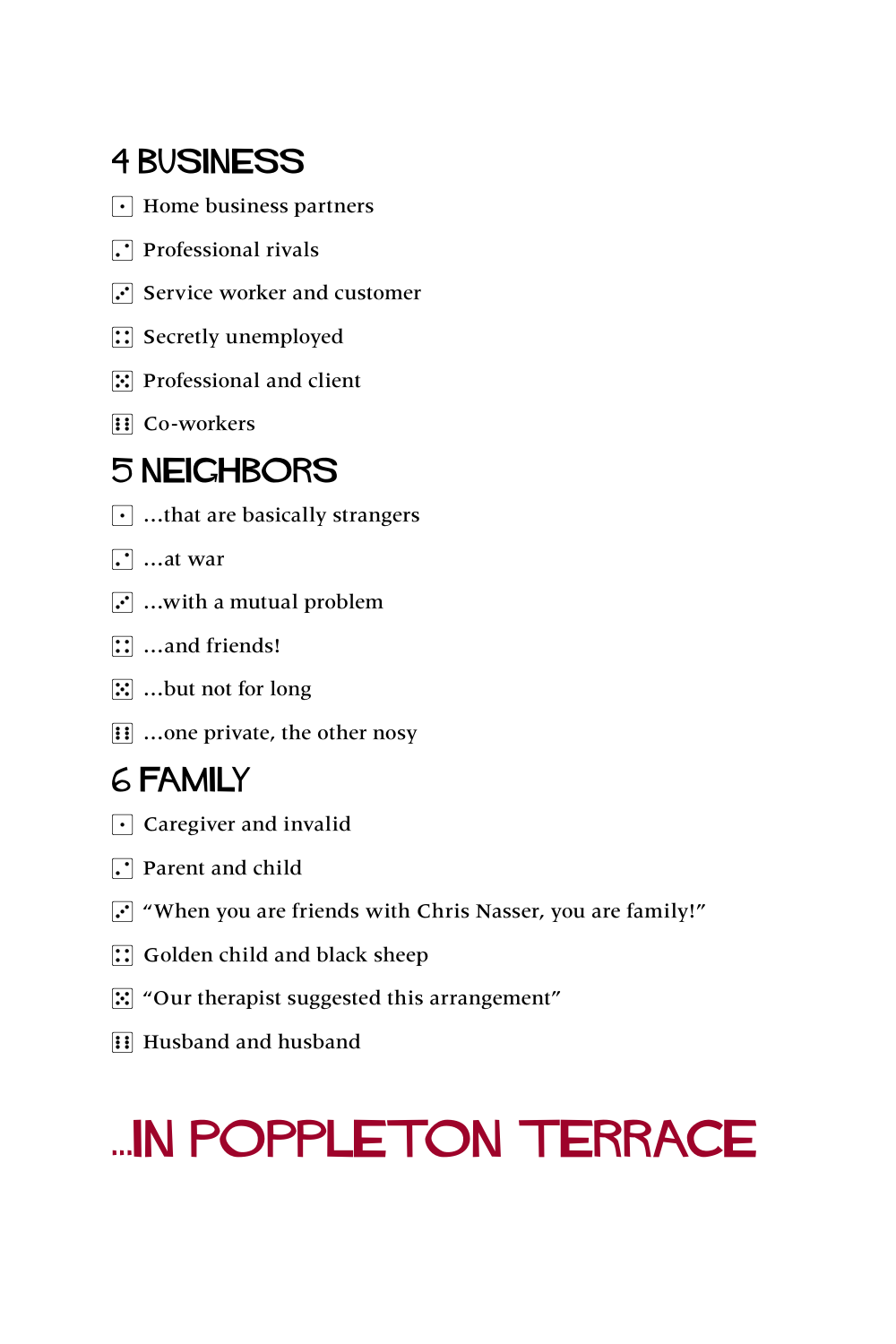# NEEDS...

### 1 TO GET INTO

- 1 …Chris Nasser's bed
- 2 …whatever *those* people are into
- $\ddot{\cdot}$  ...the Homeowners Association leadership
- $\boxed{\therefore}$  ...the house that seems sort of abandoned
- 5 …somebody else's business
- **11** ...the library, to figure out what you saw

## 2 TO GET OUT

- 1 …of Chris Nasser's bed
- $\cdot$  ... of an irritating commitment to a neighbor
- $\ddot{\cdot}$  ...your grill and have the whole neighborhood over
- $\boxed{\therefore}$  ... of the lawn and garden committee
- $\mathbb{E}$  ...your gun again
- **11** ... with the Homeowners Association lockbox

## 3 TO GET FREE

- $\lceil \cdot \rceil$  ... from an unpleasant debt
- 2 …from the homeowners association's rules
- $\overline{3}$  ... from the memory of something you should not have seen
- $\boxed{\therefore}$  ...beer
- 5 …advice from a licensed professional
- **11** ... of a relationship turned sour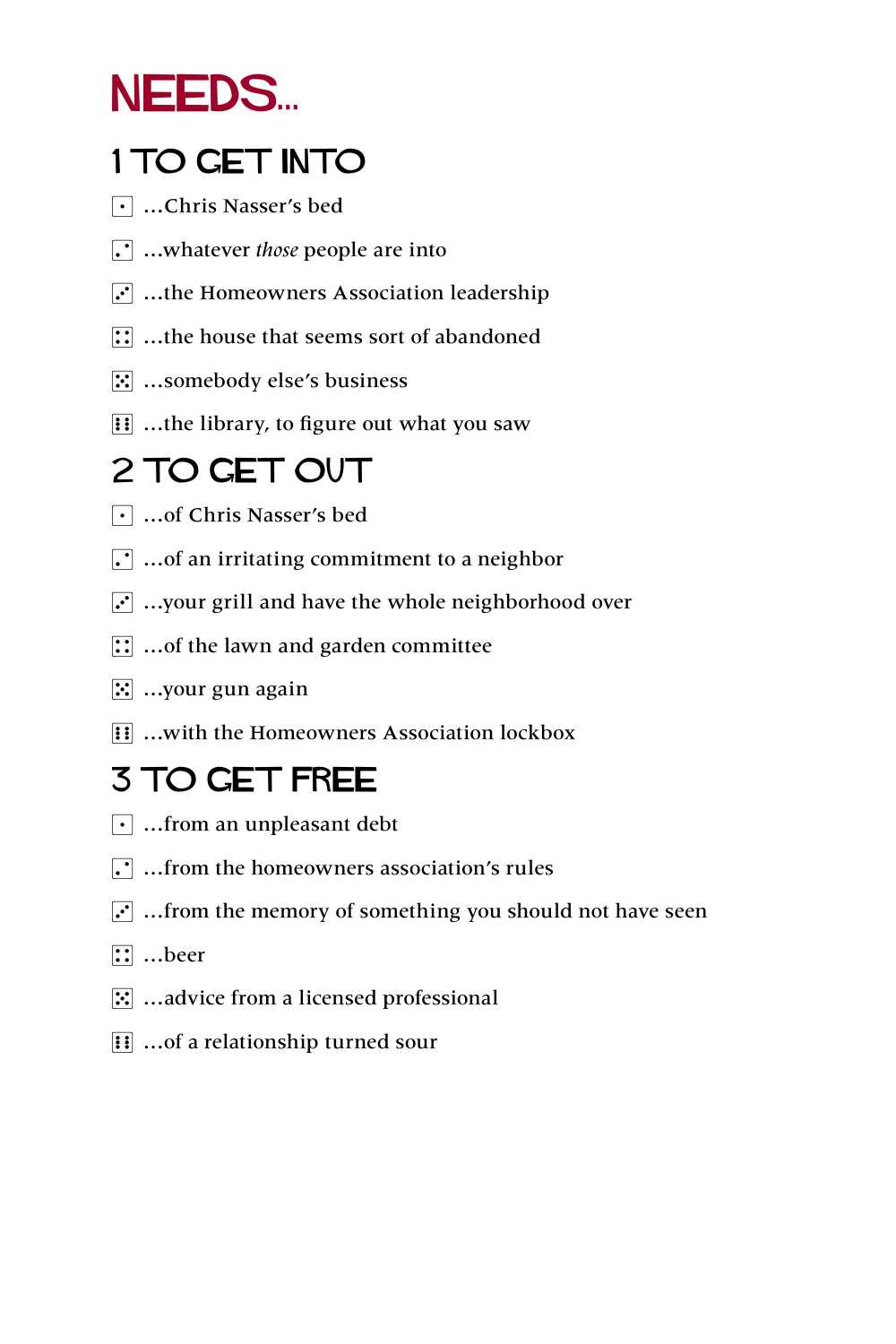### 4 TO GET THE PLAN IN MOTION

- $\lceil \cdot \rceil$  ...by aggressively blending in
- $\Gamma$  ...by acquiring a final recruit
- $\overline{3}$  ...by subverting the Homeowners Association
- $\boxed{\therefore}$  ...by replacing the leader
- $\mathbb{E}$  ...by completing final assembly
- $\boxed{ii}$  ...by burying the evidence

### 5 TO GET OVER

- $\lceil \cdot \rceil$  …the accident
- 2 …100 signatures on your petition to theHomeowners Association
- $\ddot{\cdot}$  ... seeing something you should never have seen
- $\therefore$  ...the embarrassment of living next to a pig sty
- 5 …being left out, betrayed and abandoned
- **11** …nameless fear that may soon have a name

#### 6 TO GET EVEN

- 1 …with *those* people
- **1.** …*more* support for the revised garbage policy
- $\ddot{\cdot}$  ...by spreading rumors
- $\mathbb{G}$  ... hedges, even if you have to trim them yourself
- $\boxed{5}$  ...with the whole Nasser family
- $\boxed{ii}$  ...by blowing the lid off this thing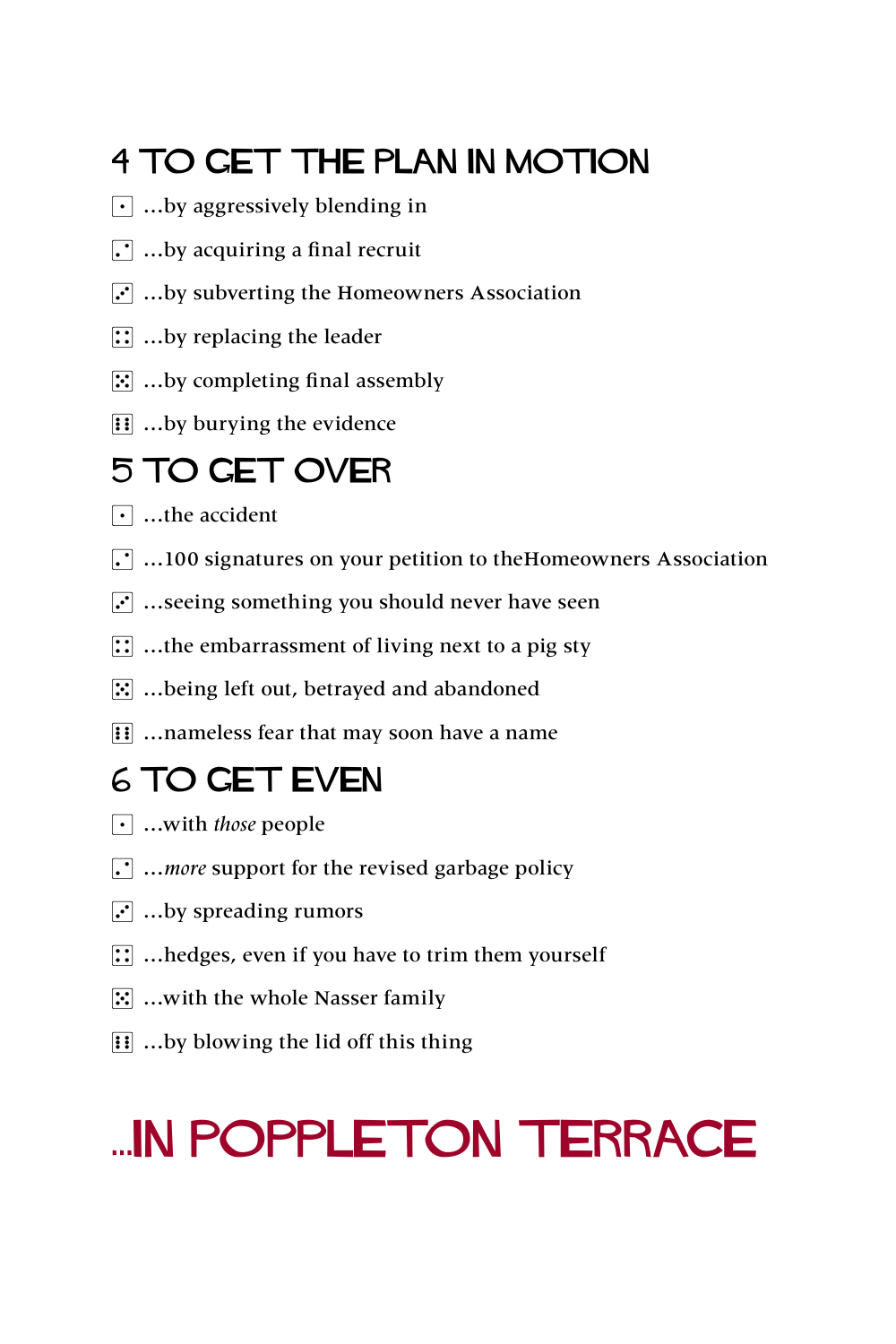# LOCATIONS...

#### 1 CLOSE QUARTERS

- $\lceil \cdot \rceil$  Secret room, drywalled in
- $\Gamma$  Shed packed with cardboard boxes
- $\overline{3}$  A child's bedroom, untouched for twenty three years
- $\therefore$  Storm drain at the intersection of Breezeway and Piccolo
- $\mathbb{E}$  Toilet tank in the guest bathroom under the stairs
- $\mathbf{F}$  In a packing crate, buried in the yard

#### 2 THE OLD END

- $\lceil \cdot \rceil$  Cul-de-sac at the end of Avanti Way
- $\Gamma$  Two identically-painted houses on Piccolo Lane
- $\cdot$  Poppleton Terrace community center and meeting room
- **1.** Out-of-place mansion on Vecchio Drive
- $\mathbb{E}$  Where the fire was
- **11** The House Where People Always Come And Go

#### 3 THE NEW END

- $\lceil \cdot \rceil$  Breezeway Avenue house with tin-foiled windows
- $\Gamma$  Yard with something written on it in weed killer
- $\overline{3}$  Freedom Place, Street of the Year
- $\boxed{\therefore}$  The House With Too Many Animals
- $\mathbb{E}$  Corner of Freedom and Piccolo, where neighbors meet
- **11 Chris Nasser's Certified Wildlife Habitat garden**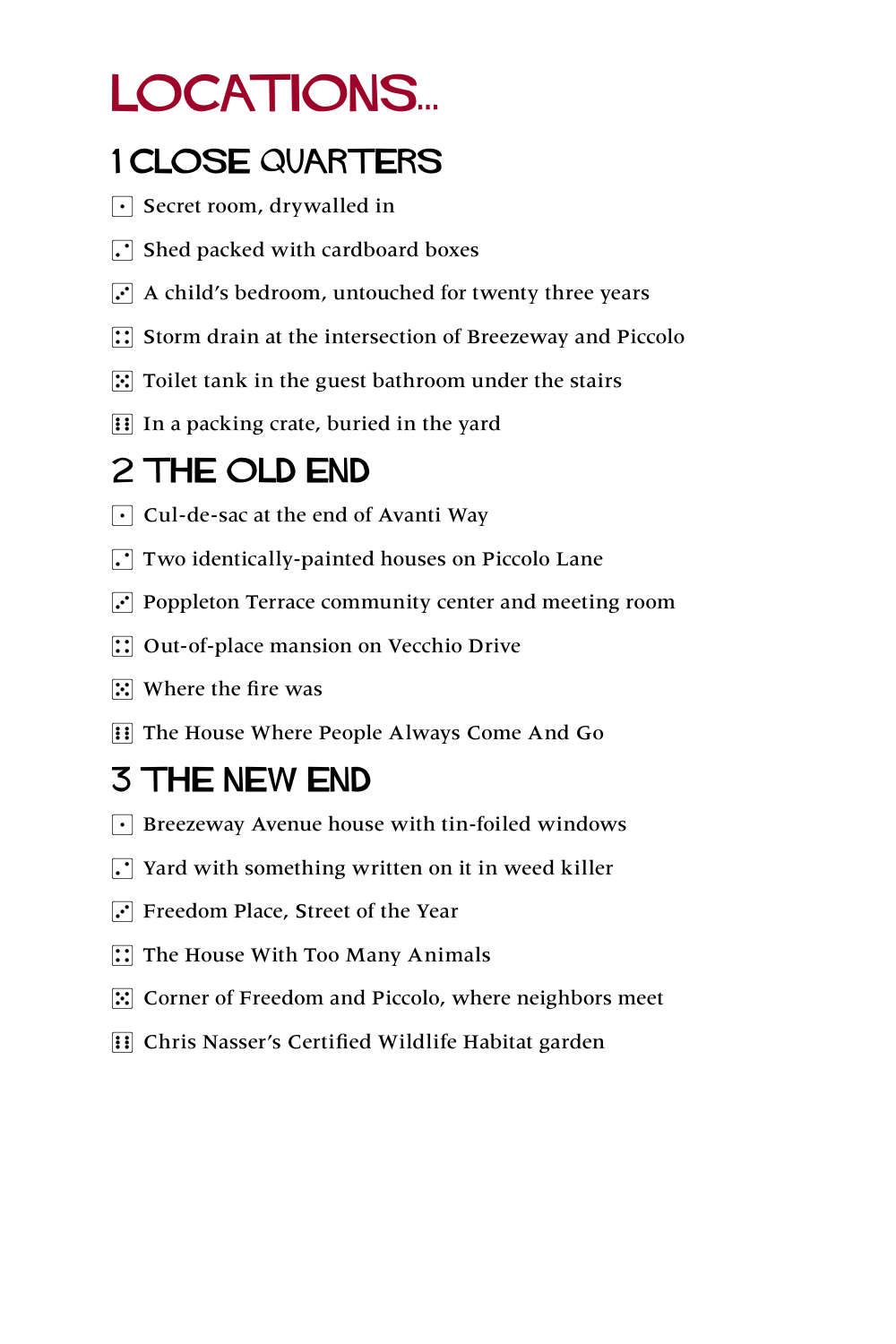#### 4 WALKABLE

- $\lceil \cdot \rceil$  Drainage canal behind Poppleton Terrace
- $\Gamma$  The gazebo in Poppleton Park
- $\cdot$  Bike path beneath the powerlines
- **::** Poppleton Terrace III, a model home and 56 empty lots
- $\mathbb{E}$  Circular clearing in the woods where nothing grows
- **11 Roadside memorial on State Road 217**

#### 5 DRIVABLE

- $\lceil \cdot \rceil$  Law Offices of Cockburn and Lilley, LLC
- $\Gamma$  Men's bathroom at Poppleton Mall
- $\ddot{\cdot}$  Law Enforcement Regional Intelligence Fusion Center
- $\boxed{\therefore}$  The Well Dressed Lady
- **5.** Chicken Hut #6310, over in Redbud Court
- **1** Michelle's Tavern

#### 6 BEHIND CLOSED DOORS

- $\lceil \cdot \rceil$  Tricked-out basement home theater
- $\Gamma$  Garage converted into a long-term nursing care facility
- $\ddot{\cdot}$  Long-occupied house without a stick of furniture in it
- $\boxed{\therefore}$  Attic full of electronic equipment
- $\mathbb{E}$  The best kitchen in Poppleton Terrace
- **11** Living room, with a telescope looking across the street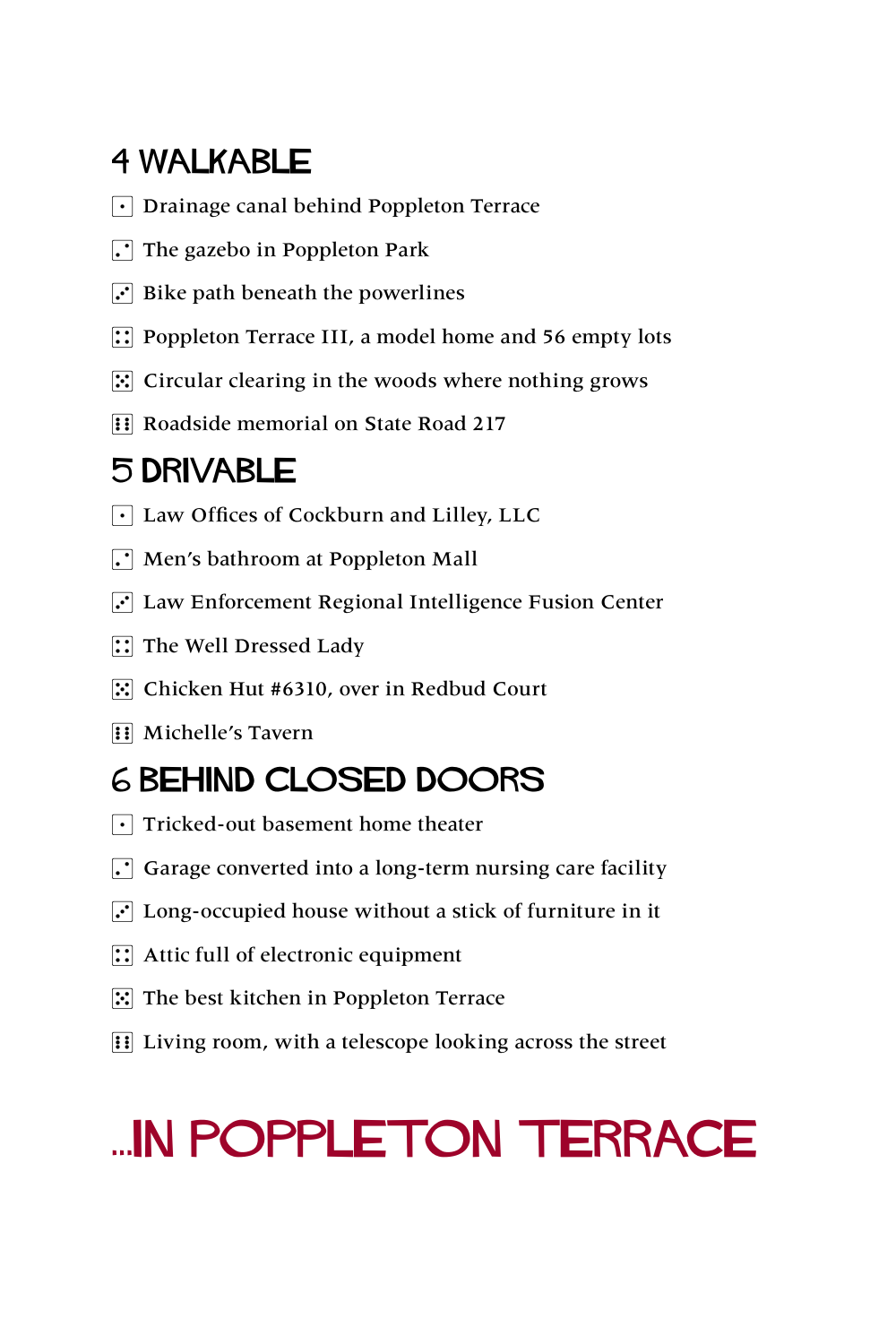# OBJECTS...

### 1 NEIGHBORHOOD WATCH

- $\lceil \cdot \rceil$  Sweaty baseball cap with something tucked in the brim
- $\cdot$  Aegis brand Lineman's telephone handset
- $\overline{3}$  Municipal garbage truck
- **::** Dave Weatherford
- 5 Annotated copy of Major Donald Keyhoe's *Flying Saucers Are Real*
- $\mathbf{F}$  A wide open wireless router

#### 2 PLAN RELATED

- $\lceil \cdot \rceil$  Calcination chamber, fully prepared
- $\Gamma$  Inert Wave Shaper

3 Outline of Plan written in *Frühneuhochdeutsch*, Early New High German

- $\mathbb{R}$  Object 7721
- **5**: Sorcha-1 and Sorcha-2
- **EXECUTE:** Velvet drapes, with inky wrongness beyond

#### 3 HOME IMPROVEMENT

- $\lceil \cdot \rceil$  Uninstalled hot tub
- $\Gamma$  Precisely manicured but vaguely offensive topiary
- $\overline{3}$  Stihl 10-foot pole pruner chainsaw
- $\mathbb{R}$  Home theater components still in boxes
- $\mathbb{E}$  Shrink-wrapped block containing one million dollars
- **1** DeWalt cordless nail gun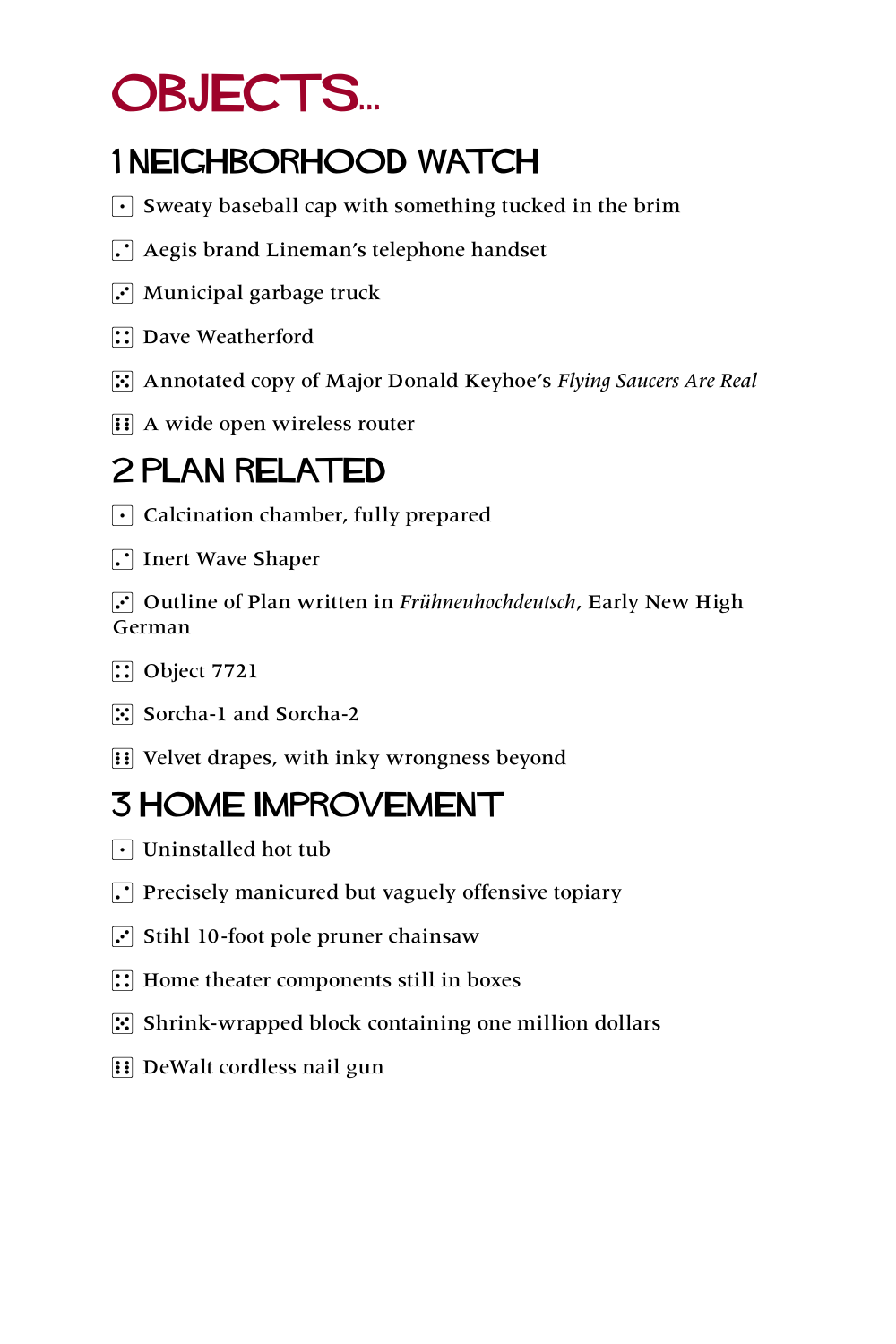### 4 HOME DEGREDATION

 $\lceil \cdot \rceil$  Remains of Ford Probe, on blocks, in front yard

 $\Gamma$  One liter of Tetrabutylammonium Hydroxide/methanol solution, packed in nitrogen

- $\overline{3}$  Framed portrait of Adolph Hitler
- $\boxed{::}$  Corpse of a relative
- $\mathbb{E}$  Cracked foundation filled with termites
- **11** Wagner power sprayer and buckets of Chinese Red exterior paint

## 5 DISTANT AND PROFESSIONAL

- $\lceil \cdot \rceil$  Federal wiretap and search warrant
- $\cdot$  Unmailed letter to the Homeowners Association
- $\Gamma$  Green Touch Landscaping truck
- $\boxed{\therefore}$  Foreclosure notice
- $\mathbb{E}$  Surveyor's stakes on the wrong side of a property line
- **FEE** Discrete weatherproof case attached to something with magnets

#### 6 UP CLOSE AND PERSONAL

- $\lceil \cdot \rceil$  Disturbing Japanese import
- $\Gamma$  Shotgun with home-made silencer taped to the barrel
- $\Gamma$  Dental appliance, partially melted
- $\boxed{\therefore}$  Lock-defeating bump key
- $\mathbb{E}$  100 hours of grainy digital surveillance data
- **EXECUTE:** Love note written on the back of a Green Touch Landscaping bill